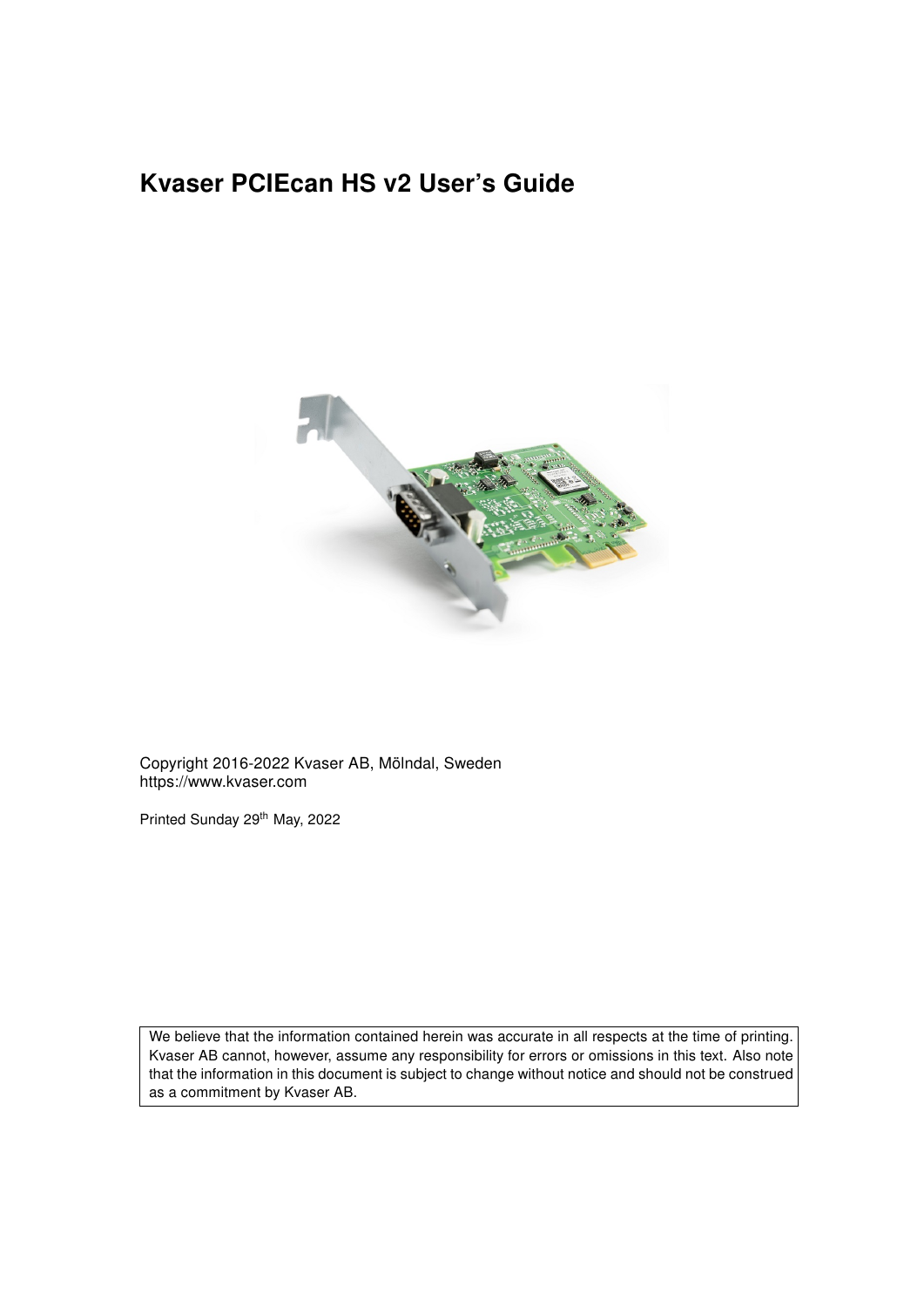(This page is intentionally left blank.)

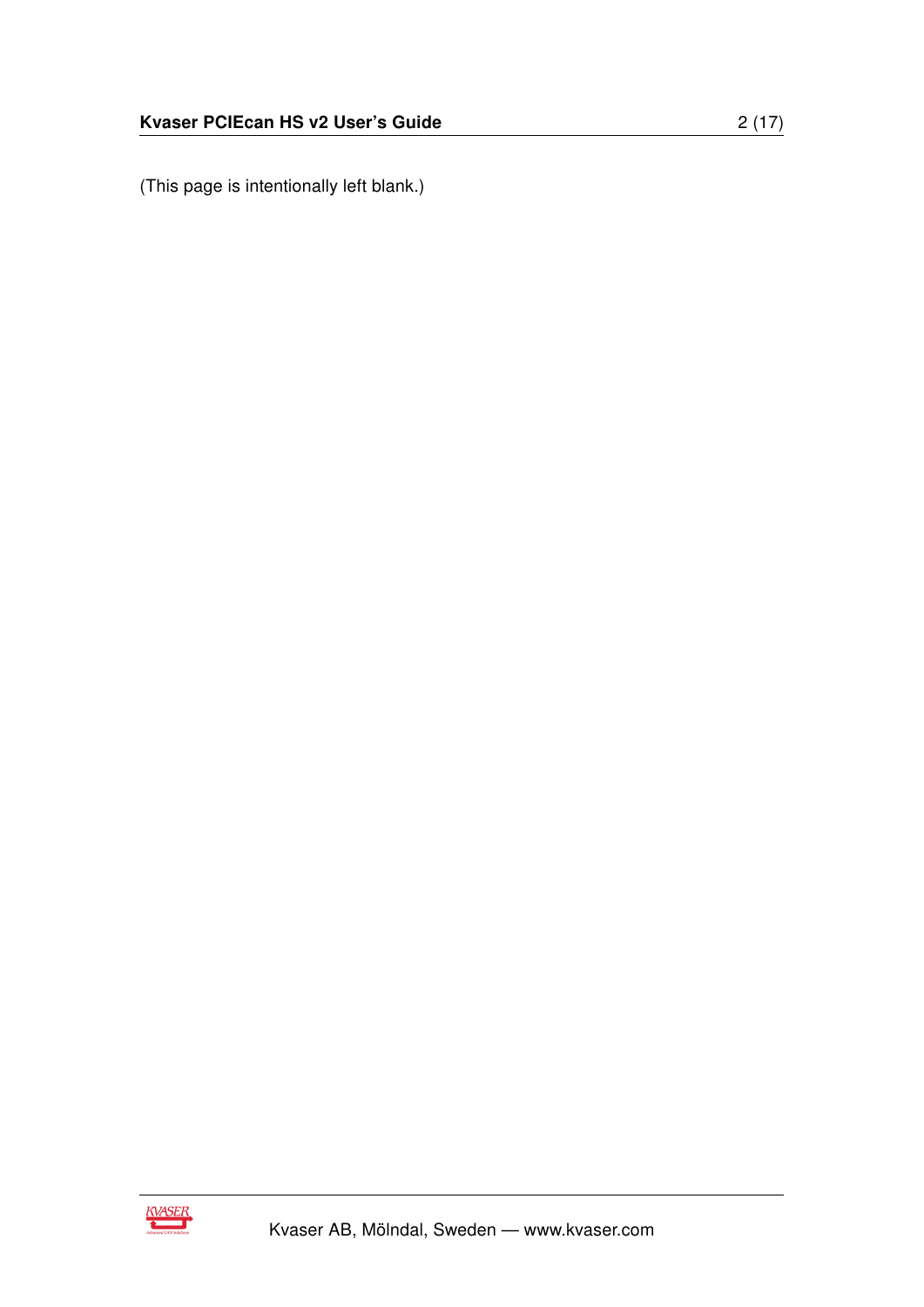# **Contents**

| 1.             |                                                 | <b>About this manual</b><br>4             |                |  |  |  |
|----------------|-------------------------------------------------|-------------------------------------------|----------------|--|--|--|
| $\overline{2}$ |                                                 | <b>Introduction</b>                       | 5              |  |  |  |
|                | 2.1                                             |                                           | 5              |  |  |  |
|                | $2.2\phantom{0}$                                |                                           | 6              |  |  |  |
|                | 2.3                                             |                                           | 6              |  |  |  |
|                | 2.4                                             | Additional software and documentation     | 6              |  |  |  |
| 3              | $\overline{7}$<br>Kvaser PCIEcan HS v2 hardware |                                           |                |  |  |  |
|                | 3.1                                             |                                           | $\overline{7}$ |  |  |  |
|                | 3.2                                             |                                           | $\overline{7}$ |  |  |  |
|                | 3.3                                             |                                           | $\overline{7}$ |  |  |  |
|                | 3.4                                             |                                           | $\overline{7}$ |  |  |  |
|                | 3.5                                             |                                           | 8              |  |  |  |
| 4              | 9<br><b>Appendices</b>                          |                                           |                |  |  |  |
|                | 4.1                                             |                                           | 9              |  |  |  |
|                | 4.2                                             |                                           | 9              |  |  |  |
|                | 4.3                                             |                                           | 10             |  |  |  |
|                | 4.4                                             |                                           | 10             |  |  |  |
| 5              |                                                 | <b>Disposal and Recycling Information</b> | 12             |  |  |  |
| 6              |                                                 | <b>Legal acknowledgements</b>             | 13             |  |  |  |
|                | 6.1                                             |                                           | 13             |  |  |  |
|                | 6.2                                             |                                           | 14             |  |  |  |
|                | 6.3                                             |                                           | 15             |  |  |  |
|                | 6.4                                             |                                           | 16             |  |  |  |
| $\overline{7}$ |                                                 | <b>Document Revision History</b>          | 17             |  |  |  |

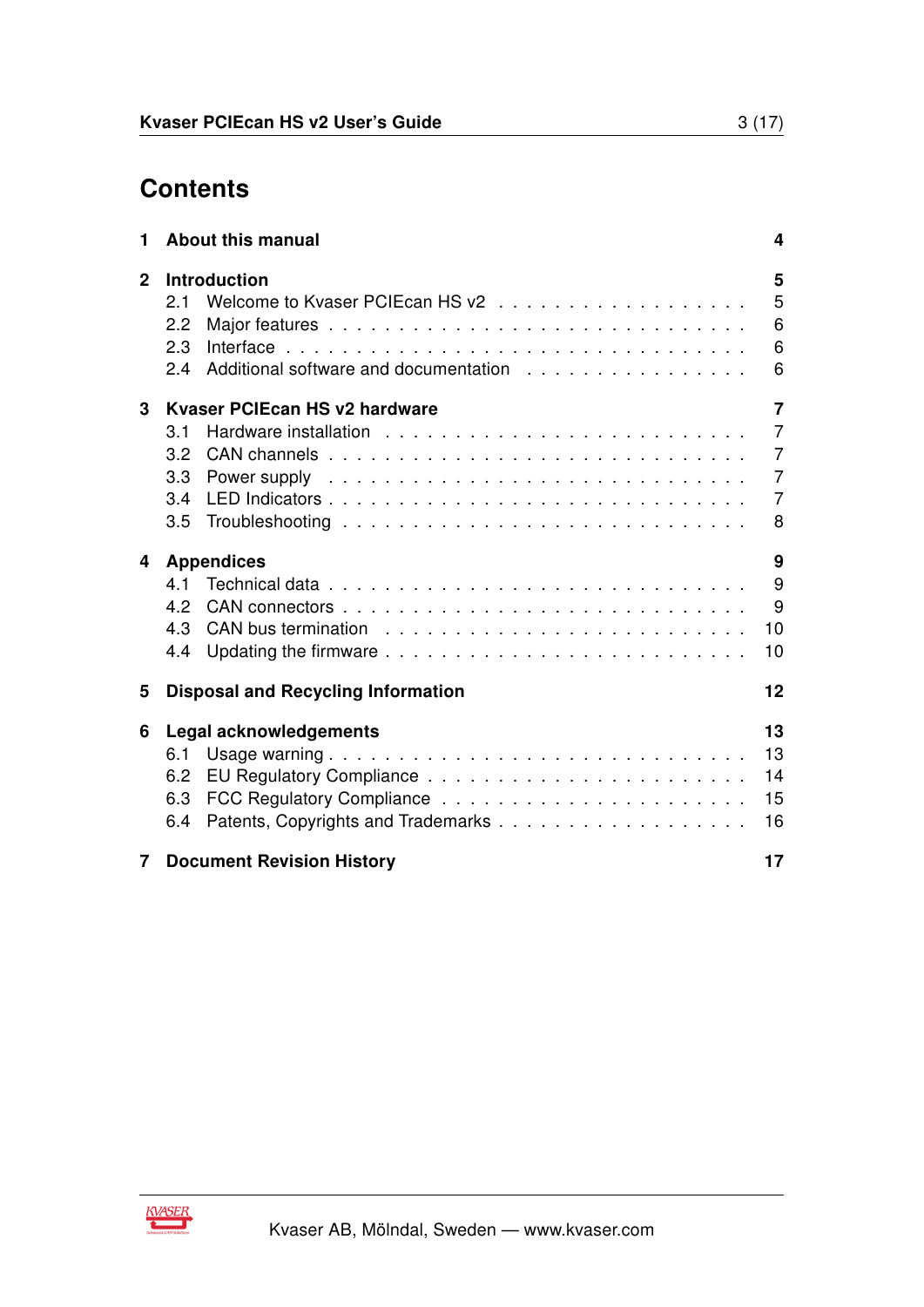# <span id="page-3-0"></span>1 About this manual

This manual is intended for Kvaser PCIEcan HS v2 users. This document contains a description of the hardware's properties and general instructions for connecting the device to a computer.

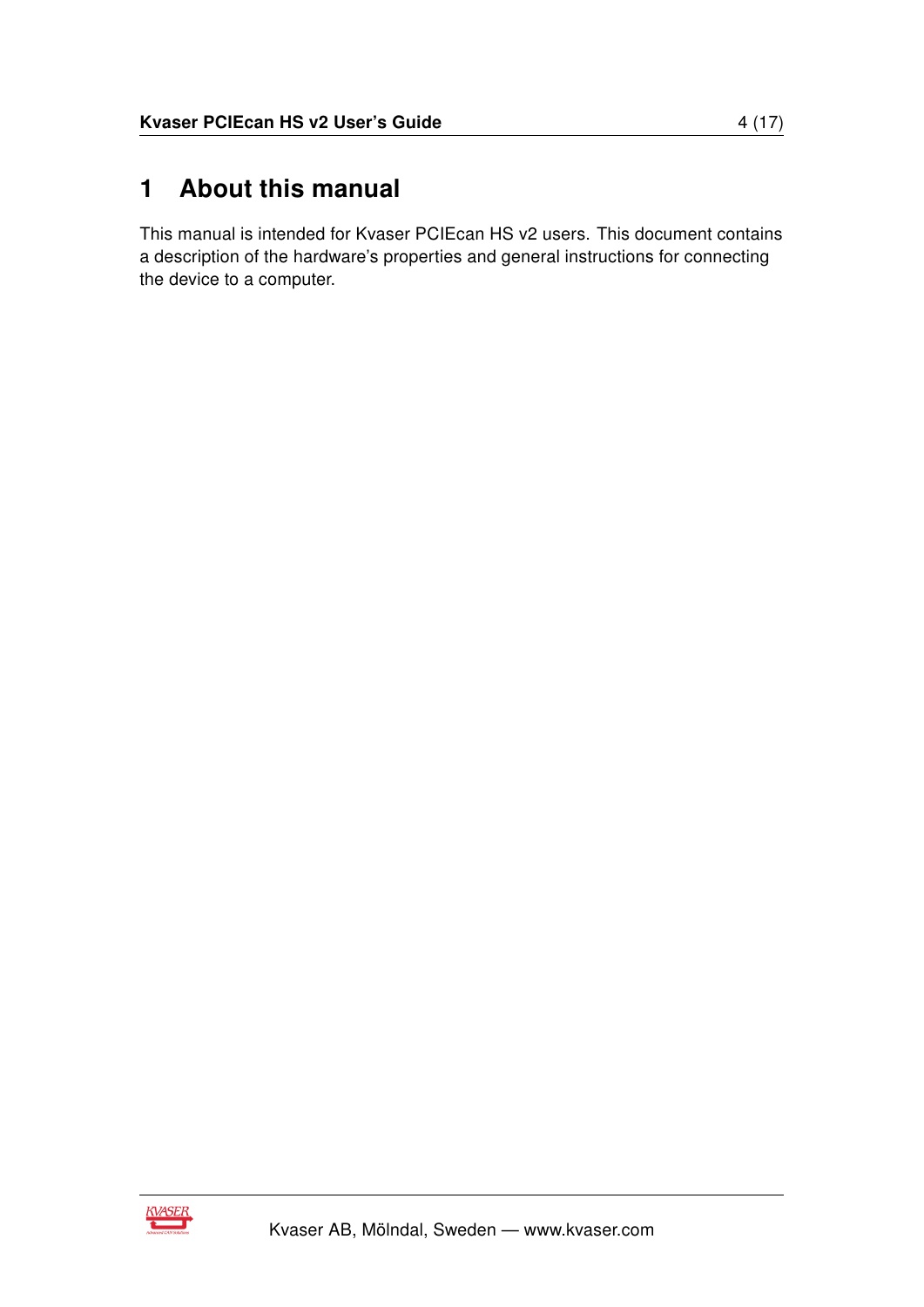## <span id="page-4-0"></span>2 Introduction

This section will describe the functions and features of the Kvaser PCIEcan HS v2.

#### <span id="page-4-1"></span>2.1 Welcome to Kvaser PCIEcan HS v2



Figure 1: Kvaser PCIEcan HS v2

Kvaser PCIEcan HS v2 is a small, yet advanced, real time CAN interface that handles transmission and reception of standard and extended CAN messages on the bus with a high time stamp precision. The Kvaser PCIEcan HS v2 is compatible with applications that use Kvaser's CANlib.

This guide applies to Kvaser PCIEcan HS v2 devices listed in [Table 1.](#page-4-2)

| <b>Device</b>        | <b>Product Number (EAN)</b> |
|----------------------|-----------------------------|
| Kvaser PCIEcan HS v2 | 73-30130-00866-3            |

<span id="page-4-2"></span>Table 1: Kvaser PCIEcan HS v2 devices and their product numbers.

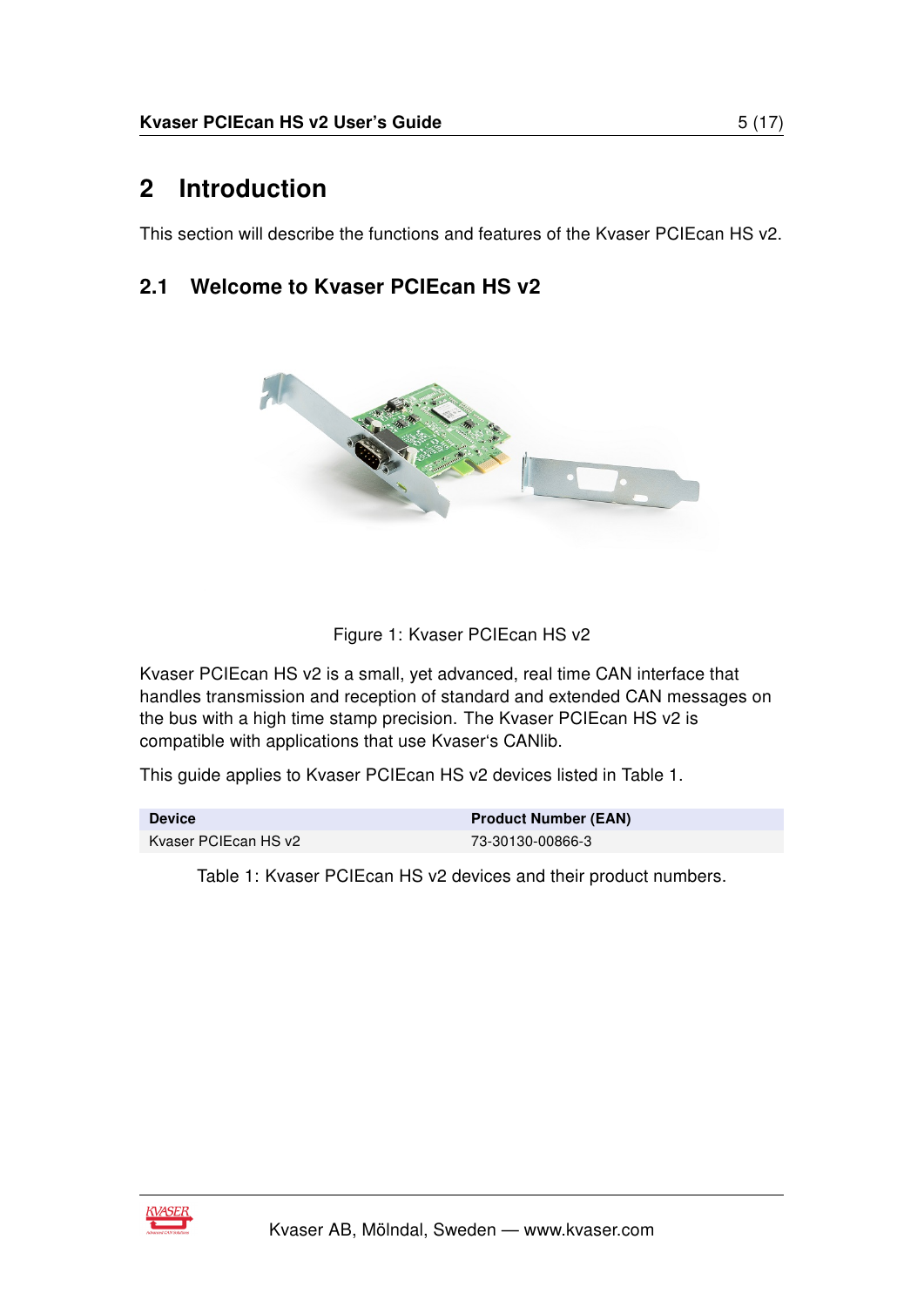#### <span id="page-5-0"></span>2.2 Major features

- PCI Express CAN interface.
- Supports CAN FD, up to 8 Mbit/s (with correct physical layer implementation).
- Quick and easy plug-and-play installation.
- Supports both 11-bit (CAN 2.0A) and 29-bit (CAN 2.0B active) identifiers.
- 100 % compatible with applications written for other Kvaser CAN hardware with Kvaser CANlib.
- High-speed CAN connection (compliant with ISO 11898-2), up to 1 Mbit /s.
- Fully compatible with J1939, CANopen, NMEA 2000 and DeviceNet.
- Supports silent mode for analysis tools listen to the bus without interfering.
- Simultaneous operation of multiple devices.
- Low profile board, includes low and high profile brackets.

#### <span id="page-5-1"></span>2.3 Interface

Kvaser PCIEcan HS v2 provides a CAN bus interface through a standard PCI Express x1 interface.

### <span id="page-5-2"></span>2.4 Additional software and documentation

The Kvaser CANlib SDK includes everything you need in order to develop software applications interacting with Kvaser CAN and LIN hardware. The SDK contains full documentation and many sample programs, written in C, C++, C#, Delphi, Python and Visual Basic. Kvaser CAN and LIN hardware is built around the same common software API. Applications developed using one device type will run without modification on other device types.

The latest versions of documentation, software and drivers can be downloaded for free at [www.kvaser.com/download.](https://www.kvaser.com/download/)

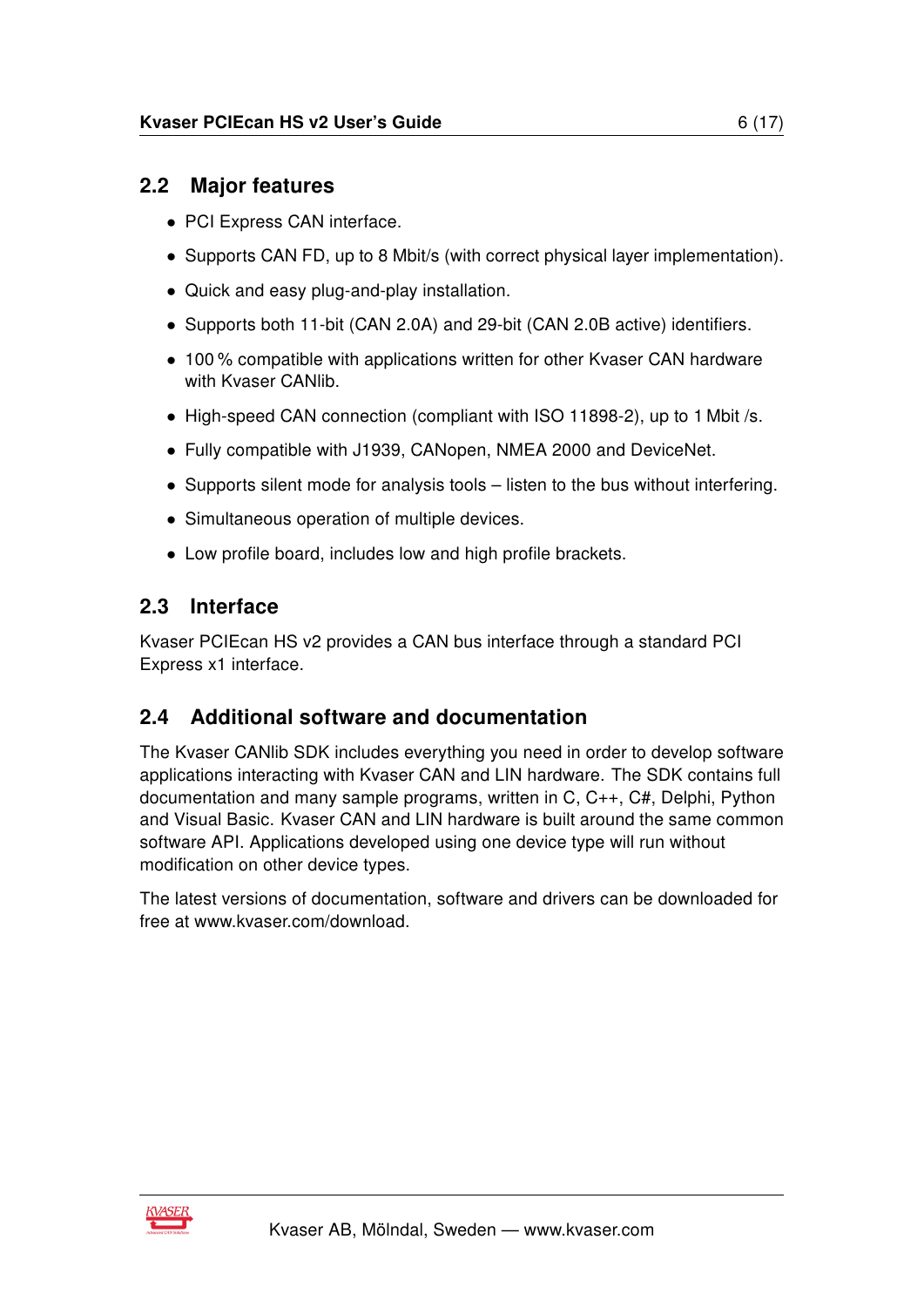# <span id="page-6-0"></span>3 Kvaser PCIEcan HS v2 hardware

In this section you can read more about the CAN channels, power supply and LED indicators.

### <span id="page-6-1"></span>3.1 Hardware installation

The Kvaser PCIEcan HS v2 may be inserted in any free PCI Express slot on the host computer. You do need to switch the power off before inserting or removing the device.

### <span id="page-6-2"></span>3.2 CAN channels

The Kvaser PCIEcan HS v2 has a single CAN channel with a 9-pin male D-SUB CAN connector (see [Figure 2\)](#page-6-5). See [Section 4.2, CAN connectors, on Page 9](#page-8-2) for pinout information.



<span id="page-6-5"></span>Figure 2: CAN connector on Kvaser PCIEcan HS v2

#### <span id="page-6-3"></span>3.3 Power supply

The Kvaser PCIEcan HS v2 is powered from the PCI Express connector.

### <span id="page-6-4"></span>3.4 LED Indicators

The Kvaser PCIEcan HS v2 has one yellow LED indicators that indicates with a short flash that a CAN message was received or sent. A single flash may be hard to see and a continuous set of flashes will be indistinguishable from a steady light.

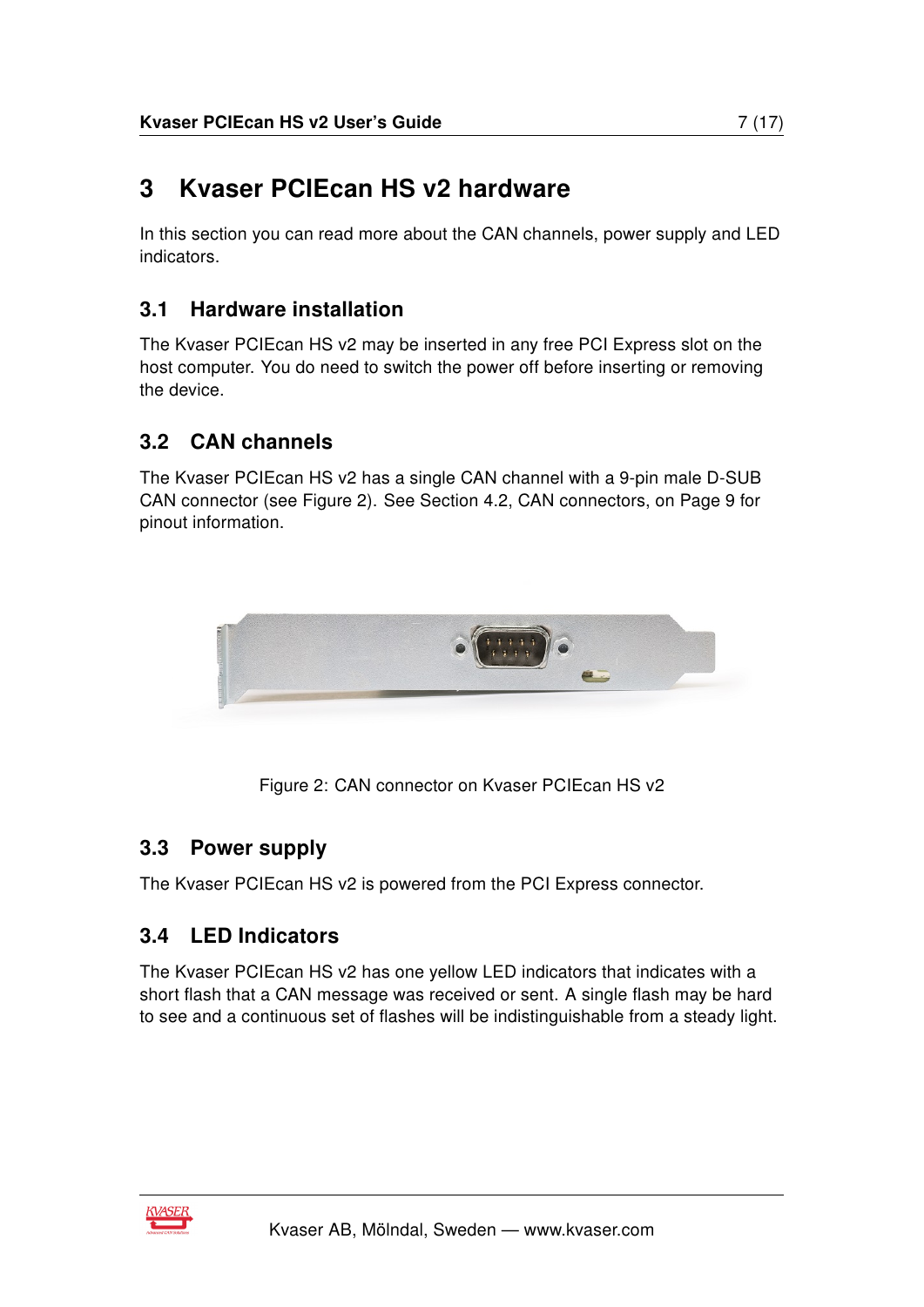

Figure 3: LED on the Kvaser PCIEcan HS v2.

## <span id="page-7-0"></span>3.5 Troubleshooting

Use "Kvaser Device Guide" in the Control Panel to verify that the computer can communicate with the Kvaser PCIEcan HS v2. If the firmware version shown is all zeros, there are communication problems.

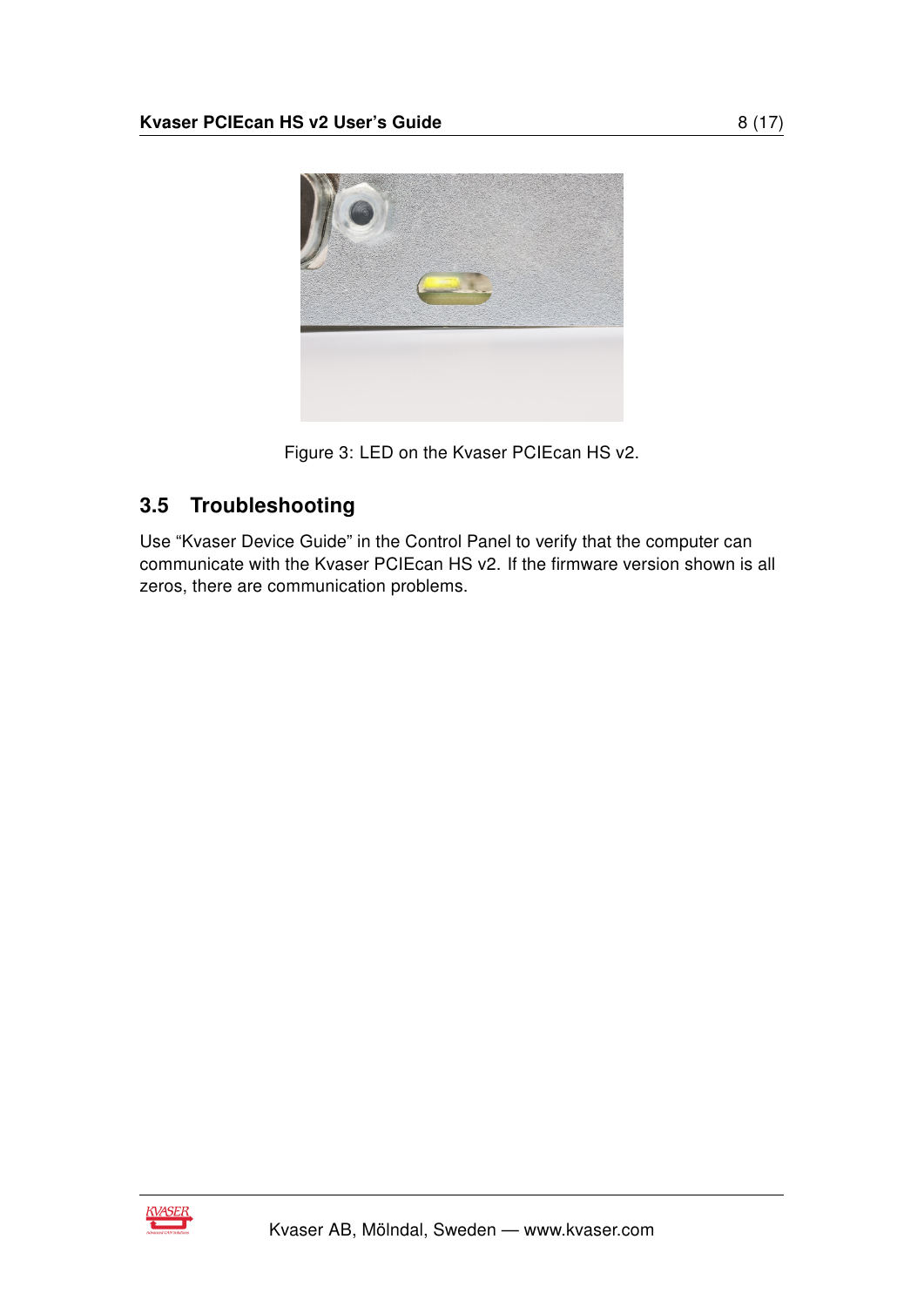# <span id="page-8-0"></span>4 Appendices

In this section you will find technical information about the Kvaser PCIEcan HS v2 and its connectors.

## <span id="page-8-1"></span>4.1 Technical data

In [Table 2](#page-8-3) below you will find the technical specifications of Kvaser PCIEcan HS v2.

| <b>CAN Channels</b>      | 1                                                                                                                      |  |  |
|--------------------------|------------------------------------------------------------------------------------------------------------------------|--|--|
| <b>CAN Transceivers</b>  | MCP2561FD (Compliant with ISO 11898-2)                                                                                 |  |  |
| <b>CAN Controller</b>    | Kvaser CAN IP in FPGA                                                                                                  |  |  |
| Galvanic isolation       | Yes                                                                                                                    |  |  |
| <b>CAN Bit Rate</b>      | 50 kbit/s to 1 Mbit/s "Classic CAN"                                                                                    |  |  |
| CAN FD Bit Rate          | Up to 8 Mbit/s (with correct physical layer implementation)                                                            |  |  |
| Time stamp resolution    | $1 \mu s$                                                                                                              |  |  |
| Max message rate         | 20000 msg/s per channel                                                                                                |  |  |
| Error Frame Detection    | Yes                                                                                                                    |  |  |
| Error Frame Generation   | Yes                                                                                                                    |  |  |
| Silent mode              | Yes                                                                                                                    |  |  |
| <b>Kvaser CANtegrity</b> | No                                                                                                                     |  |  |
| Host interface           | <b>PCI Express</b>                                                                                                     |  |  |
| Host OS                  | Windows (7 or later), Linux.                                                                                           |  |  |
| Power consumption        | Typically 700 mW idle plus max 150 mW per channel, i.e. max<br>850 mW for a single channel interface. Only uses 3.3 V. |  |  |
| Hardware configuration   | Done by software.                                                                                                      |  |  |
| Dimensions               | Low profile, 86 x 69 mm                                                                                                |  |  |
| Weight                   | 48 <sub>g</sub>                                                                                                        |  |  |
| Operating temperature    | $-40\,^{\circ}$ C to +85 $^{\circ}$ C                                                                                  |  |  |
| Storage temperature      | $-40\,^{\circ}$ C to $+85\,^{\circ}$ C                                                                                 |  |  |
| Relative humidity        | 0% to 85% (non-condensing.)                                                                                            |  |  |
|                          |                                                                                                                        |  |  |

<span id="page-8-3"></span>Table 2: Technical Specifications.

### <span id="page-8-2"></span>4.2 CAN connectors

Kvaser PCIEcan HS v2 devices that use the 9-pin D-SUB connector (see [Figure 4](#page-9-2) [on Page 10\)](#page-9-2) have the pinning described in [Table 3 on Page 10.](#page-9-3)

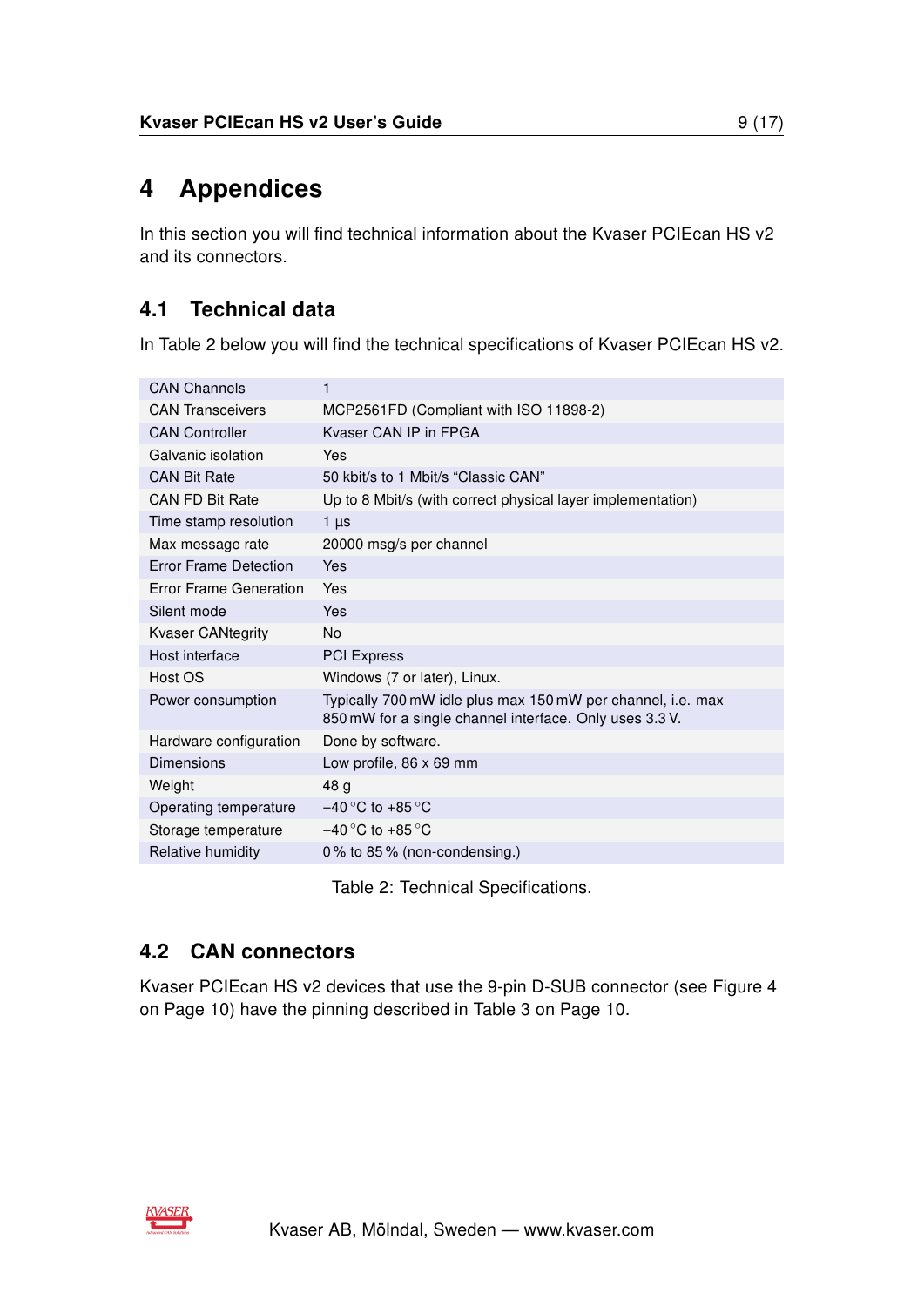

<span id="page-9-2"></span>Figure 4: The D-SUB 9 connector pin numbers

| D-SUB pin number | <b>Function</b> |
|------------------|-----------------|
|                  | Not connected   |
| 2                | $CAN_L$         |
| 3                | <b>GND</b>      |
| $\overline{4}$   | Not connected   |
| 5                | Not connected   |
| 6                | Not connected   |
|                  | CAN H           |
| 8                | Not connected   |
| 9                | Not connected   |
|                  |                 |

<span id="page-9-3"></span>Table 3: Configuration of the 9-pin D-SUB

### <span id="page-9-0"></span>4.3 CAN bus termination

Every CAN bus must be terminated with a 120 Ohm resistor at each end of the bus. The Kvaser PCIEcan HS v2 does not contain any CAN bus termination, because their inclusion could cause severe disturbance in a system which is already correctly terminated.

For laboratory or testing use, the exact value of the termination resistors is not always critical. Sometimes a single terminator is sufficient. For production, proper termination is essential. If you see error frames on the bus, you should check the termination.



To save yourself a lot of trouble, always terminate the CAN bus properly.

### <span id="page-9-1"></span>4.4 Updating the firmware

For the Kvaser PCIEcan HS v2 to communicate with the host computer, compatible versions of the Kvaser CANlib (including driver) and firmware must be installed.

The latest versions of firmware and drivers can be downloaded for free at [www.kvaser.com/download.](https://www.kvaser.com/download/)

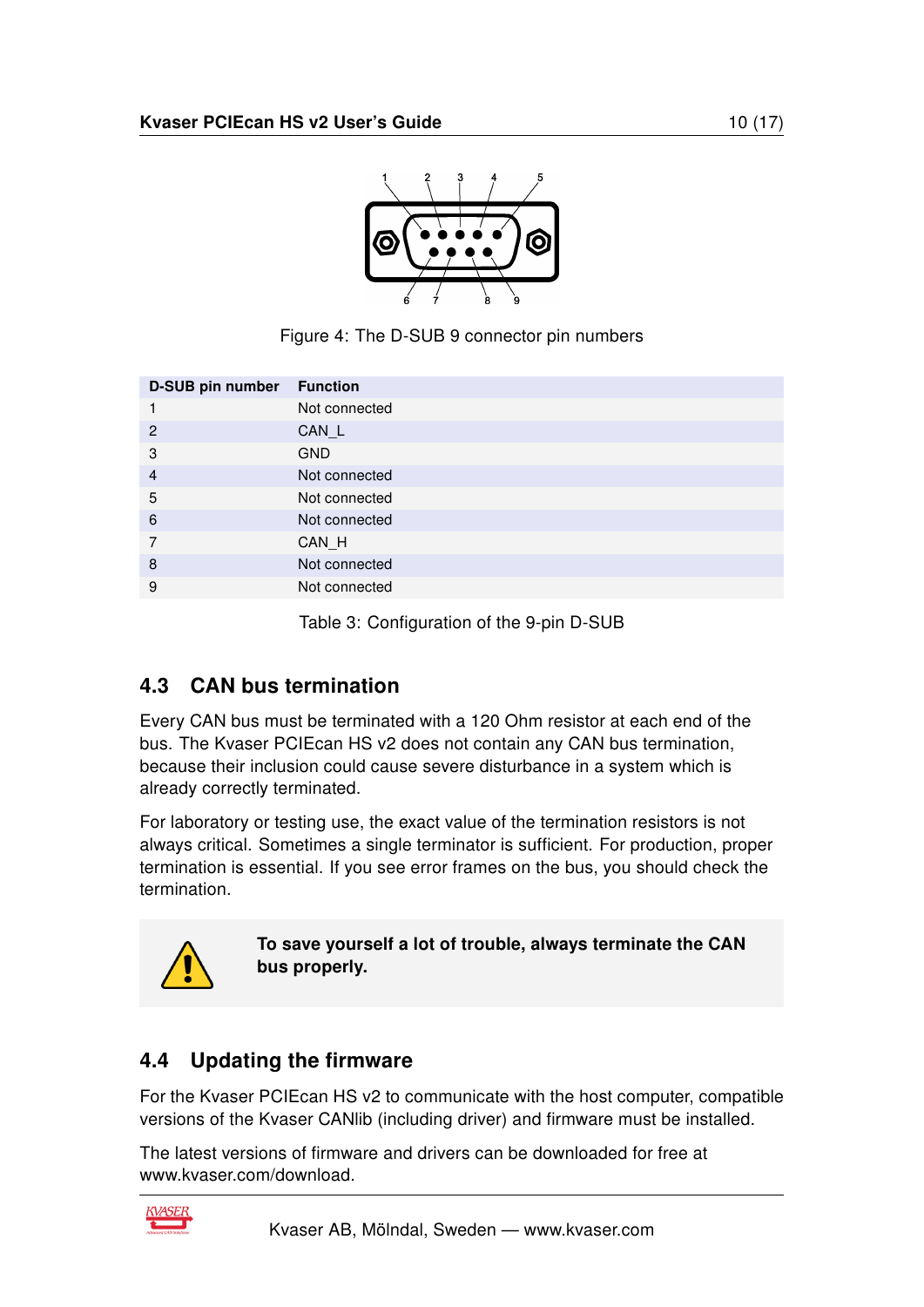Connect the Kvaser PCIEcan HS v2 to your host computer

and start the update.exe application. A window opens showing the Firmware Update Instructions, read and follow those carefully.

To check the current firmware version, open "Kvaser Device Guide" which can be found in the Control Panel. Select "Kvaser PCIEcan HS v2" in the tree view to the left, and click on the channel. The firmware revision information now appears in the right half of the window.

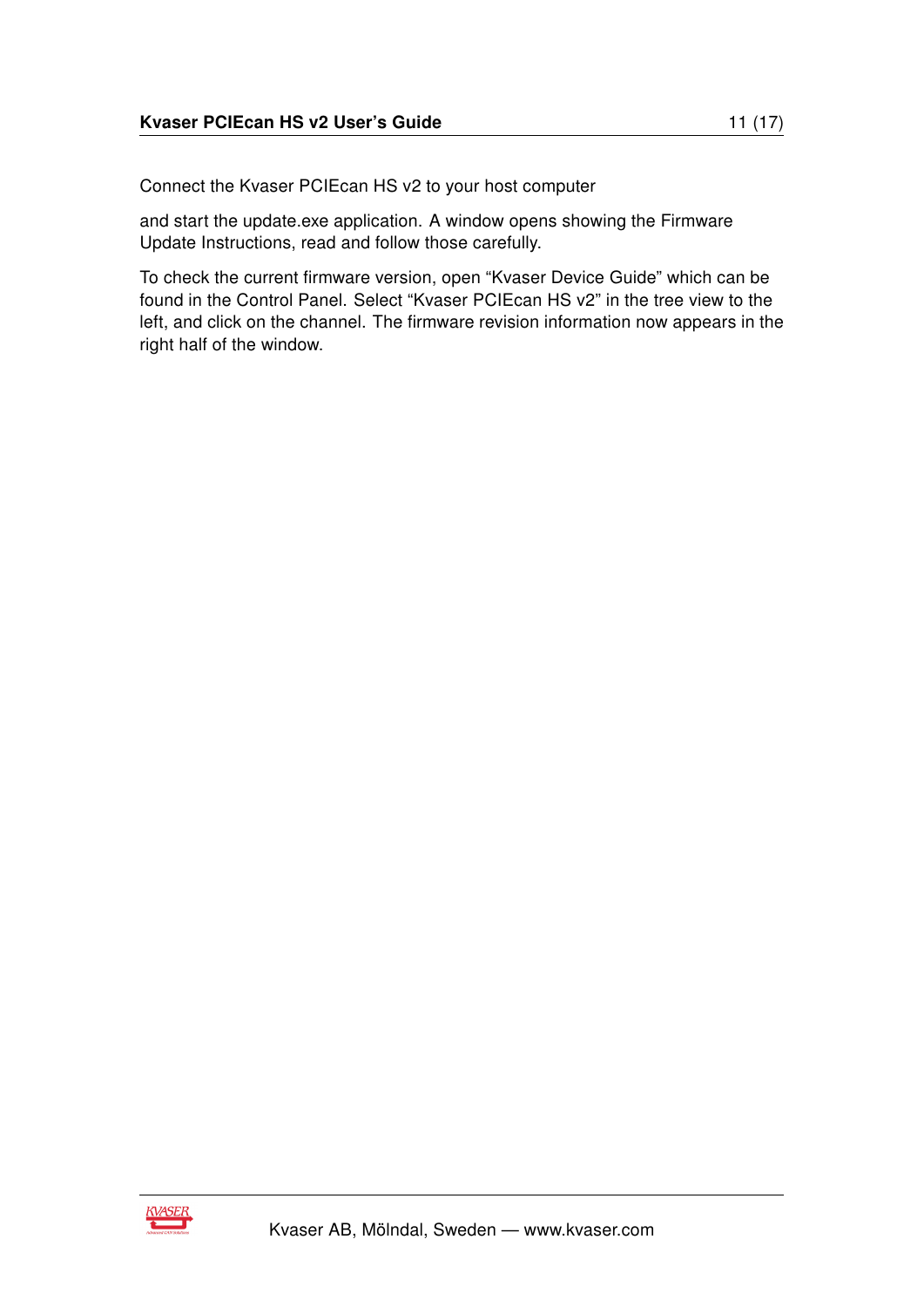# <span id="page-11-0"></span>5 Disposal and Recycling Information



When this product reaches its end of life, please dispose of it according to your local environmental laws and guidelines.

For information about Kvaser's recycling programs, visit: <https://www.kvaser.com/en/kvaser/recycling-policy.html>

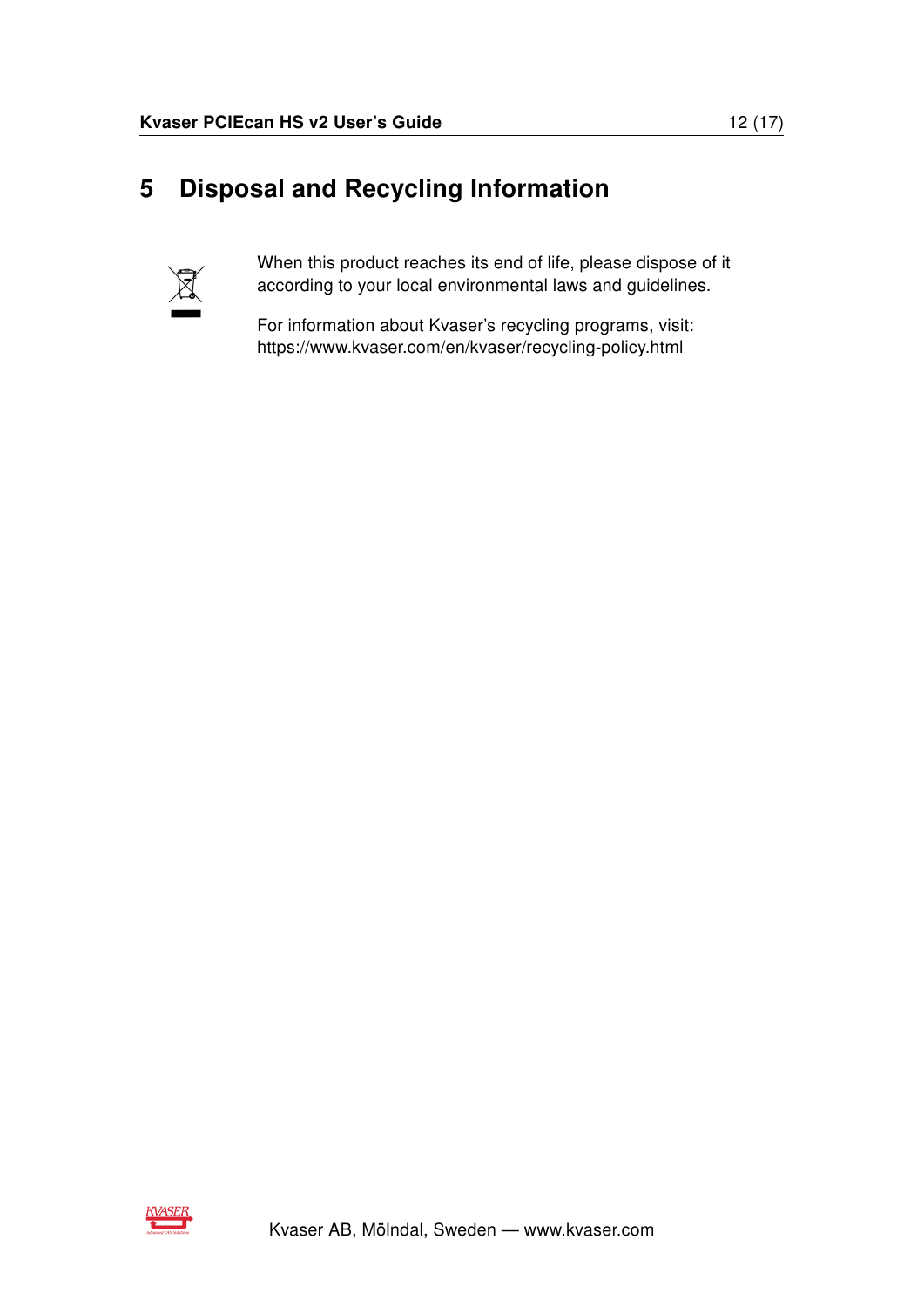## <span id="page-12-0"></span>6 Legal acknowledgements

#### <span id="page-12-1"></span>6.1 Usage warning



#### WARNING FOR ALL USERS

WARNING! - YOUR USE OF THIS DEVICE MUST BE DONE WITH CAUTION AND A FULL UNDERSTANDING OF THE RISKS!

THIS WARNING IS PRESENTED TO INFORM YOU THAT THE OPERATION OF THIS DEVICE MAY BE DANGEROUS. YOUR ACTIONS CAN INFLUENCE THE BEHAVIOR OF A CAN-BASED DISTRIBUTED EMBEDDED SYSTEM, AND DEPENDING ON THE APPLICATION, THE CONSEQUENCES OF YOUR IMPROPER ACTIONS COULD CAUSE SERIOUS OPERATIONAL MALFUNCTION, LOSS OF INFORMATION, DAMAGE TO EQUIPMENT, AND PHYSICAL INJURY TO YOURSELF AND OTHERS. A POTENTIALLY HAZARDOUS OPERATING CONDITION IS PRESENT WHEN THE FOLLOWING TWO CONDITIONS ARE CONCURRENTLY TRUE: THE PRODUCT IS PHYSICALLY INTERCONNECTED TO A REAL DISTRIBUTED EMBEDDED SYSTEM; AND THE FUNCTIONS AND OPERATIONS OF THE REAL DISTRIBUTED EMBEDDED SYSTEM ARE CONTROLLABLE OR INFLUENCED BY THE USE OF THE CAN NETWORK. A POTENTIALLY HAZARDOUS OPERATING CONDITION MAY RESULT FROM THE ACTIVITY OR NON-ACTIVITY OF SOME DISTRIBUTED EMBEDDED SYSTEM FUNCTIONS AND OPERATIONS, WHICH MAY RESULT IN SERIOUS PHYSICAL HARM OR DEATH OR CAUSE DAMAGE TO EQUIPMENT, DEVICES, OR THE SURROUNDING ENVIRONMENT.

WITH THIS DEVICE, YOU MAY POTENTIALLY:

- CAUSE A CHANGE IN THE OPERATION OF THE SYSTEM, MODULE, DEVICE, CIRCUIT, OR OUTPUT.
- TURN ON OR ACTIVATE A MODULE, DEVICE, CIRCUIT, OUTPUT, OR FUNCTION.
- TURN OFF OR DEACTIVATE A MODULE, DEVICE, CIRCUIT, OUTPUT, OR FUNCTION.
- INHIBIT, TURN OFF, OR DEACTIVATE NORMAL OPERATION.
- MODIFY THE BEHAVIOR OF A DISTRIBUTED PRODUCT.
- ACTIVATE AN UNINTENDED OPERATION.
- PLACE THE SYSTEM, MODULE, DEVICE, CIRCUIT, OR OUTPUT INTO AN UNINTENDED MODE.

ONLY THOSE PERSONS WHO:

(A) ARE PROPERLY TRAINED AND QUALIFIED WITH RESPECT TO THE USE OF THE DEVICE,

(B) UNDERSTAND THE WARNINGS ABOVE, AND

(C) UNDERSTAND HOW THIS DEVICE INTERACTS WITH AND IMPACTS THE FUNCTION AND SAFETY OF OTHER PRODUCTS IN A DISTRIBUTED SYSTEM AND THE APPLICATION FOR WHICH THIS DEVICE WILL BE APPLIED, MAY USE THE DEVICE.

PLEASE NOTE THAT YOU CAN INTEGRATE THIS PRODUCT AS A SUBSYSTEM INTO HIGHER-LEVEL SYSTEMS. IN CASE YOU DO SO, KVASER AB HEREBY DECLARES THAT KVASER AB'S WARRANTY SHALL BE LIMITED TO THE CORRECTION OF DEFECTS, AND KVASER AB HEREBY EXPRESSLY DISCLAIMS ANY LIABILITY OVER AND ABOVE THE REFUNDING OF THE PRICE PAID FOR THIS DEVICE, SINCE KVASER AB DOES NOT HAVE ANY INFLUENCE ON THE IMPLEMENTATIONS OF THE HIGHER-LEVEL SYSTEM, WHICH MAY BE DEFECTIVE.

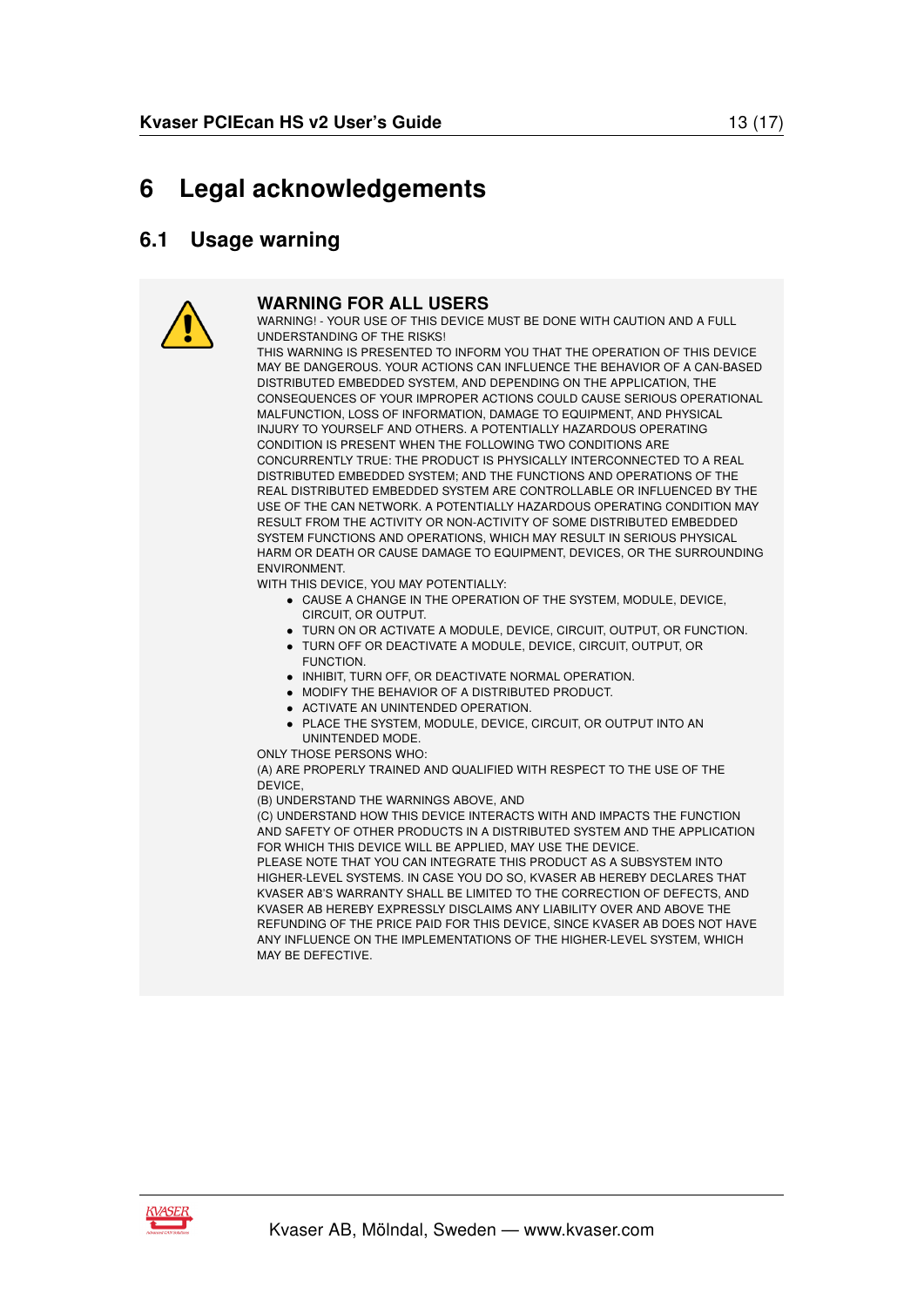## <span id="page-13-0"></span>6.2 EU Regulatory Compliance

| EU Declaration of Conformity (DoC)<br><b>Advanced CAN Solutions</b> |                                                         |                                                                                |                                                                                                    |                                                                                                      |
|---------------------------------------------------------------------|---------------------------------------------------------|--------------------------------------------------------------------------------|----------------------------------------------------------------------------------------------------|------------------------------------------------------------------------------------------------------|
| We                                                                  |                                                         |                                                                                |                                                                                                    |                                                                                                      |
|                                                                     | Company Name:                                           | Kvaser AB                                                                      | City:                                                                                              | Mölndal                                                                                              |
|                                                                     | Postal address:                                         | Aminogatan 25                                                                  | Telephone number:                                                                                  | $+46$ 31 886344                                                                                      |
|                                                                     | Postcode:                                               | 431 53                                                                         | E-mail address:                                                                                    | sales@kvaser.com                                                                                     |
|                                                                     |                                                         |                                                                                | declare that the DoC is issued under our sole responsibility and belongs to the following product: |                                                                                                      |
|                                                                     | Product:                                                | Kvaser PCIEcan HS v2                                                           |                                                                                                    |                                                                                                      |
|                                                                     | Product: Kvaser PCIEcan HS v2<br>Type: 73-30130-00866-3 | Object of the declaration (identification of apparatus allowing traceability): |                                                                                                    |                                                                                                      |
| legislation:                                                        |                                                         |                                                                                |                                                                                                    | The object of the declaration described above is in conformity with the relevant Union harmonisation |
|                                                                     |                                                         |                                                                                | Electromagnetic Compatibility (EMC) Directive 2014/30/EU (Art. 6)                                  |                                                                                                      |
|                                                                     | (title, date of standard/specification):                |                                                                                | The following harmonised standards and technical specifications have been applied                  |                                                                                                      |
|                                                                     | EN 55024 (2010)                                         |                                                                                | EN 55032 (2012)                                                                                    |                                                                                                      |
|                                                                     | EN 61000-6-2 (2005)                                     |                                                                                | EN 61000-6-3 $(2007 + A1:2011)$                                                                    |                                                                                                      |
|                                                                     | EN 50581 (2012)                                         |                                                                                |                                                                                                    |                                                                                                      |
|                                                                     |                                                         |                                                                                |                                                                                                    |                                                                                                      |

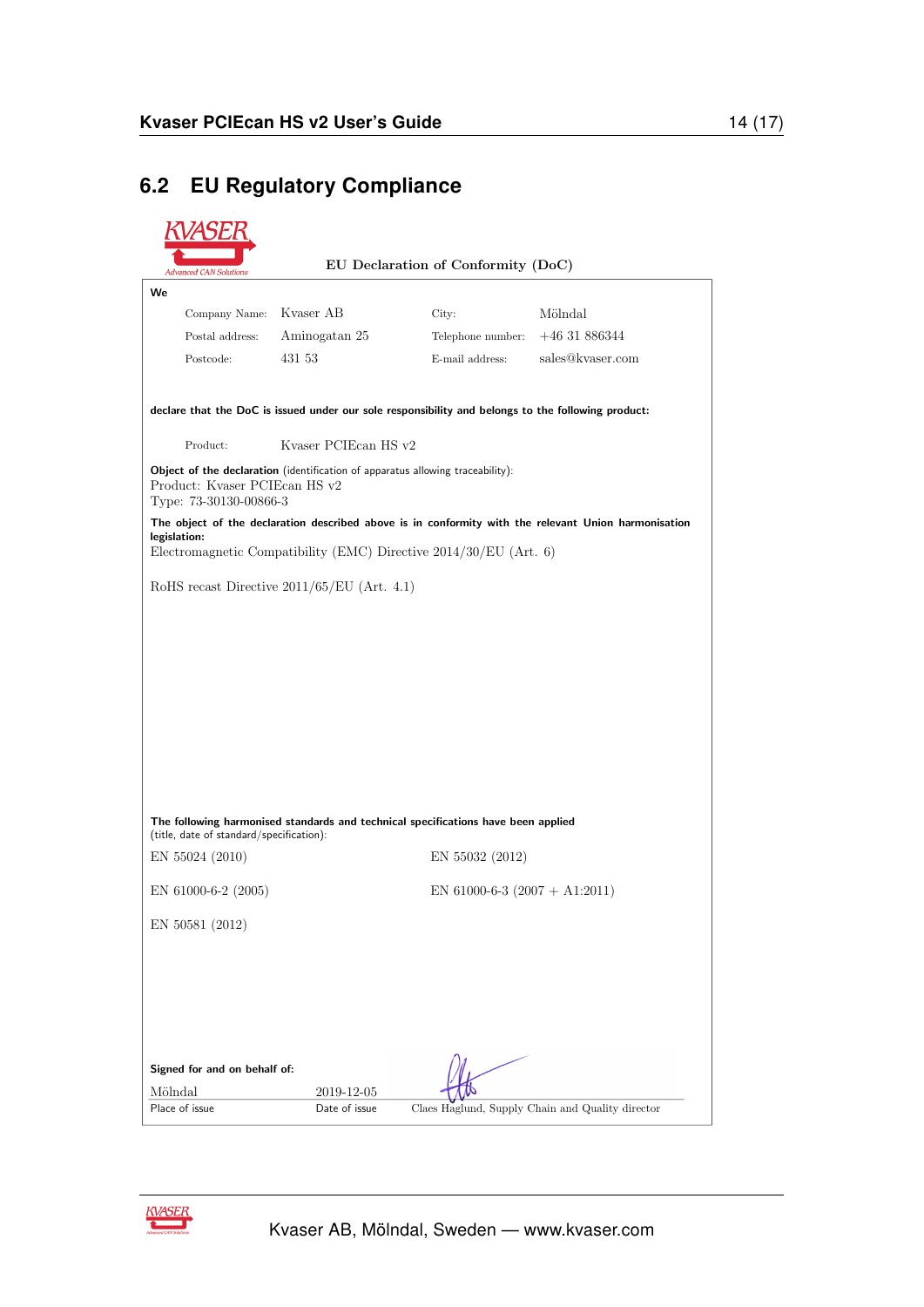#### <span id="page-14-0"></span>6.3 FCC Regulatory Compliance



Federal Communications Commission (FCC) Compliance Information Statement

#### IDENTIFICATION OBJECT:

Product: Kvaser PCIEcan HS v2 Type: 73-30130-00866-3

#### APPLICABLE COMPLIANCE STATEMENTS:

CFR Title 47 Part 15 §15.107, §15.109 This device complies with part 15 of the FCC Rules. Operation is subject to the following two conditions: (1) This device may not cause harmful interference, and (2) this device must accept any interference received, including interference that may cause undesired operation.

#### RESPONSIBLE PARTY (IN USA) NAME:

Kvaser Inc. 23881 Via Fabricante, Suite 503 Mission Viejo, CA 92691

Internet contact: support@kvaser.com

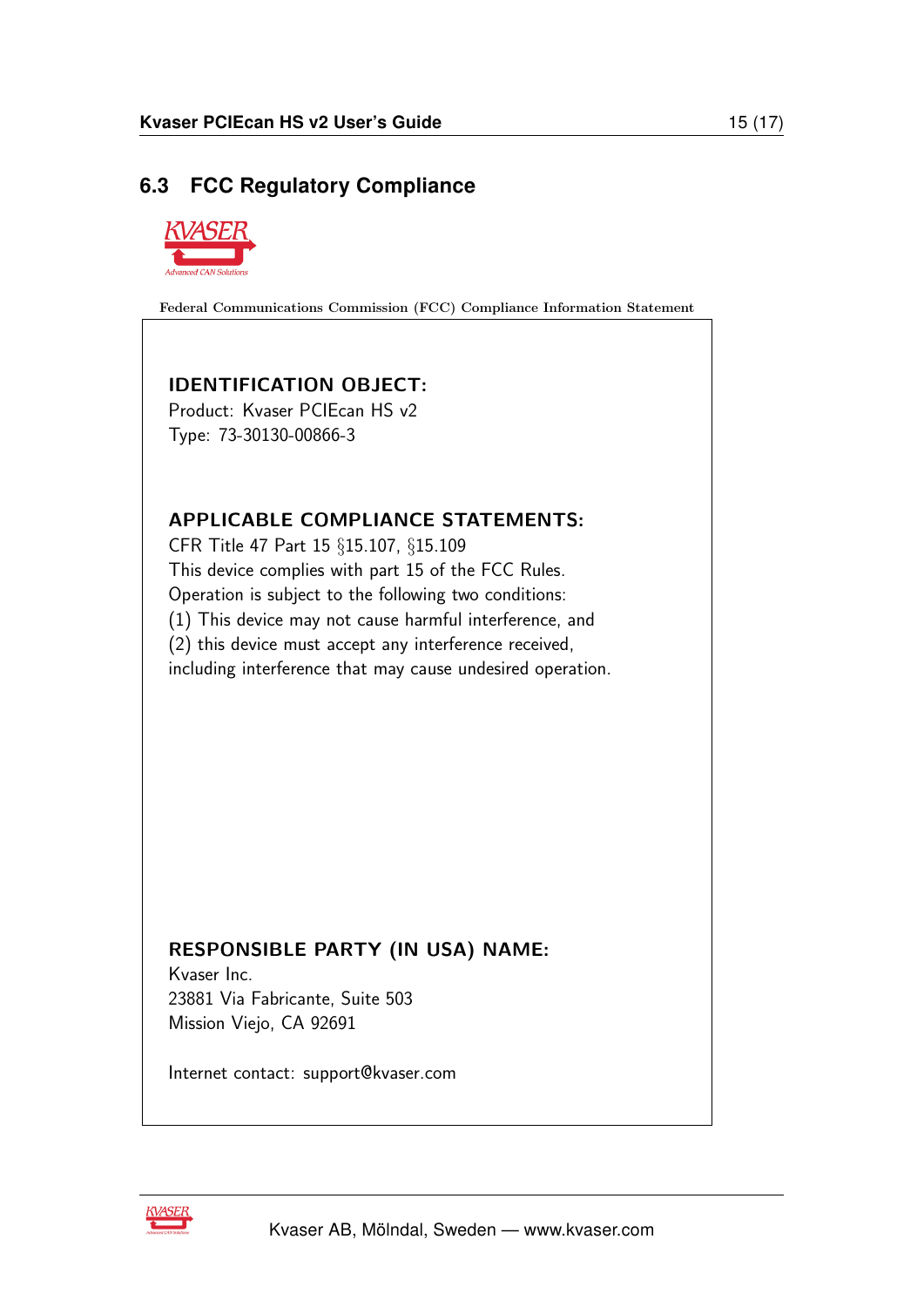#### <span id="page-15-0"></span>6.4 Patents, Copyrights and Trademarks

All trademarks are the property of their respective owner. Windows is a registered trademark of Microsoft Corporation in the United States and other countries.

Adobe, the Adobe logo, and Reader are either registered trademarks or trademarks of Adobe Systems Incorporated in the United States and/or other countries.

MagiSync is a trademark of Kvaser AB.

DeviceNet is a trademark of Open DeviceNet Vendor Association, Inc.

NMEA 2000 is the registered trademark of the National Marine Electronics Association, Inc.

For information about Kvaser related CAN patents, see [www.kvaser.com/patent.](https://www.kvaser.com/patent/)